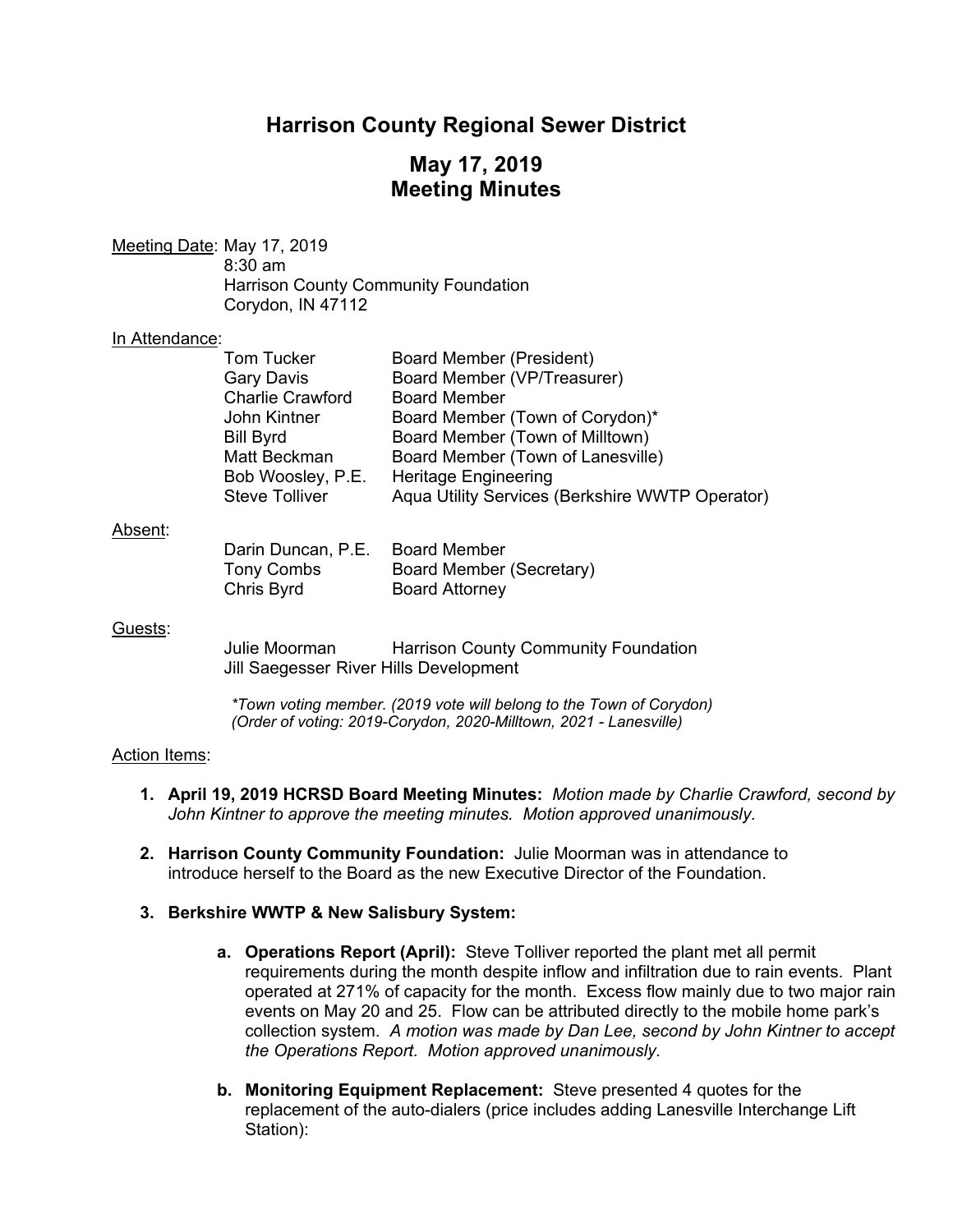HCRSD Mtg Minutes May 17, 2019 Page 2 of 4

> **1)** Upgrade Current Omni Site System: Install and Program Units \$7,981 One-year wireless Service \$276/unit or \$1,350 per year Warranty: \$1,350/unit per year

|    | T&T Technologies:<br>Install and Program Units<br>Cellular Service | \$22,500<br>\$70/mo/unit or \$4,200 per year (lifetime warranty)<br>\$50/mo/unit or \$3,000 per year (no warranty) |
|----|--------------------------------------------------------------------|--------------------------------------------------------------------------------------------------------------------|
| 3) | Sonsaphone:<br><b>Unit Price</b><br>Cellular Service               | \$12,124 (does not include installation)<br>\$3,000 per year                                                       |
|    | Verbatim Auto<br><b>Unit Price</b><br><b>Cellular Service</b>      | \$12,475 (does not include installation)<br>\$3,000 per year                                                       |

Steve stated he is waiting on a fifth quote from River City Controls and will wait on making a recommendation until he has received the quote. Steve will bring this to the June Board meeting for approval.

**c. Star Gas Lift Station (Power Outage):** Steve reported Duke Energy had a power outage and power surges in the area that resulted in the motor saver relay being destroyed. Steve stated there was no back up power saver on hand. He has since ordered two (2) motor saver relay switches (one to be installed, the other to serve as a spare). There was no damage to any of the pumps or components.

## **4. New Salisbury Sewer System:**

- **a. Star Gas Lift Station fence damage:** Down Home Fencing, LLC (Corydon, IN) has completed the work. This work was paid via the auto insurance company of the vehicle that cause the damage. There was no cost to the District.
- **b. OCRA Income Survey:** Bob Woosley and Jill Saegesser discussed with the Board the requirements for performing an income survey to qualify for the OCRA planning grant funds. OCRA requires the County be the applicant on their grants. Bob informed the Board that he had not yet gone before the Commissioners with the request. After a lengthy discussion it was determined the Board may want to consider performing an income survey for a larger area to determine what areas may qualify for OCRA grants. Approval to perform the income survey does not commit the County to any funding. It simply allows the District to proceed with performing the survey to determine if they qualify for the grant. Once the income survey has been completed the District can determine which area(s) they may want to consider submitting for a planning grant and follow up implementation grant. *A motion was made by Dan Lee, second by John Kintner to request approval from the Commissioners to allow an income survey to be performed that will cover the Berkshire MHP, the Oak Park neighborhood, and the remaining unsewered areas of New Salisbury. Motion passed 3-0 with Gary Davis abstaining.* Bob and Jill will move forward with meeting with the Commissioners at their June  $3<sup>rd</sup>$  meeting to make this request.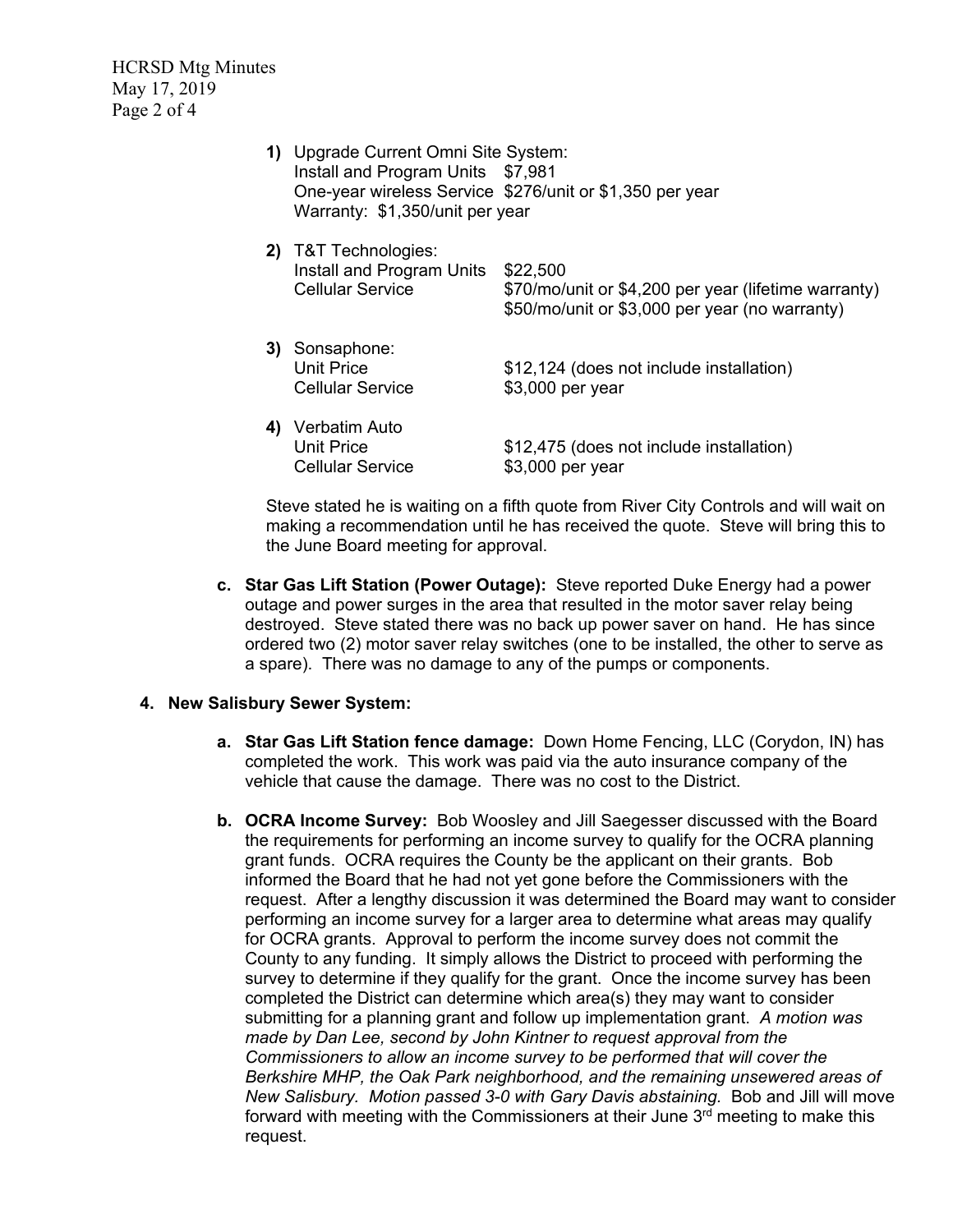HCRSD Mtg Minutes May 17, 2019 Page 3 of 4

- **c. Extension of Sewer to proposed Veterinary Clinic (7750 SR 135) and 7770 SR 135:** Bob informed the Board that met with the Commissioners on May 6<sup>th</sup> at which time the Commissioners approved passing along a request for funding to the Council for the gravity service option (\$500k budget). Bob presented the request to the Council on May 13<sup>th</sup>. The Council will vote on the request at their May 28<sup>th</sup> meeting. Based on discussed held with Council it appears unlikely they are going to fund the full request of \$500,000. **The Council did suggest the District may want to consider increasing their current tap fee (\$500) that is charged for connection to the system.**
- **d. Insight Eyecare Associates:** Bob informed the Board he was contacted by Insight Eyecare regarding sewer service for their property located at the intersection of Oak Park Road and State Road 64. The District currently has a 6" FM running along the right of way of State Road 64 that pumps flow from the Star Gas Lift Station to the Berkshire MHP WWTP. Insight is looking to expand their business but cannot do so due to the septic system lateral field being located in the only area available for expansion. They have no available room to relocate their lateral field. Bob presented a gravity sewer option that would allow for future expansion to service a large number of properties along State Road 64. The budget presented for this gravity sewer line was estimated at \$100,000. After discussion the Board determined they would allow Insight Eyecare to install a grinder pump and manifold directly into the existing 6" FM. The cost for these improvements would be borne by Insight Eyecare. The District does not wish to move forward with the gravity option at this time. Bob will advise Insight Eyecare of this decision.
- **5. Lanesville Connector Road Sewer Extension Project:** Bob Woosley informed the Board that construction is complete. The sewer line is now ready to accept flow. JC Moag is expected to be complete and ready to connect by late summer or early fall of this year. They will be the Districts first customer at the interchange.

# **6. Treasurers Report:**

- **a.** *Motion made by John Kintner, second by Dan Lee to approve the April Treasurer's Report. Motion approved unanimously.*
- **b.** *Motion made by Gary Davis, second by Dan Lee to pay the following claims. Motion approved unanimously.*

## *District Checking Account:*

| i. Harrison REMC-WWTP electric service                        | \$1,493.04 |
|---------------------------------------------------------------|------------|
| ii. Duke Energy – lift station electric service               | \$26.41    |
| iii. Town of Corydon - April sewer bills                      | \$3,856.37 |
| iv. Aqua Utility Services - WWTP Op., LS Maint., Misc. Maint. | \$5,001.50 |
| v. Heritage Eng. - retainer/website hosting                   | \$880.00   |

**c.** *Motion made by Gary Davis, second by John Kintner to approve the invoice from Heritage Engineering in the amount of \$2,820.00 for County Support Services. This invoice will be forwarded to the County to be paid from the District's County account number 30302. Motion approved unanimously.*